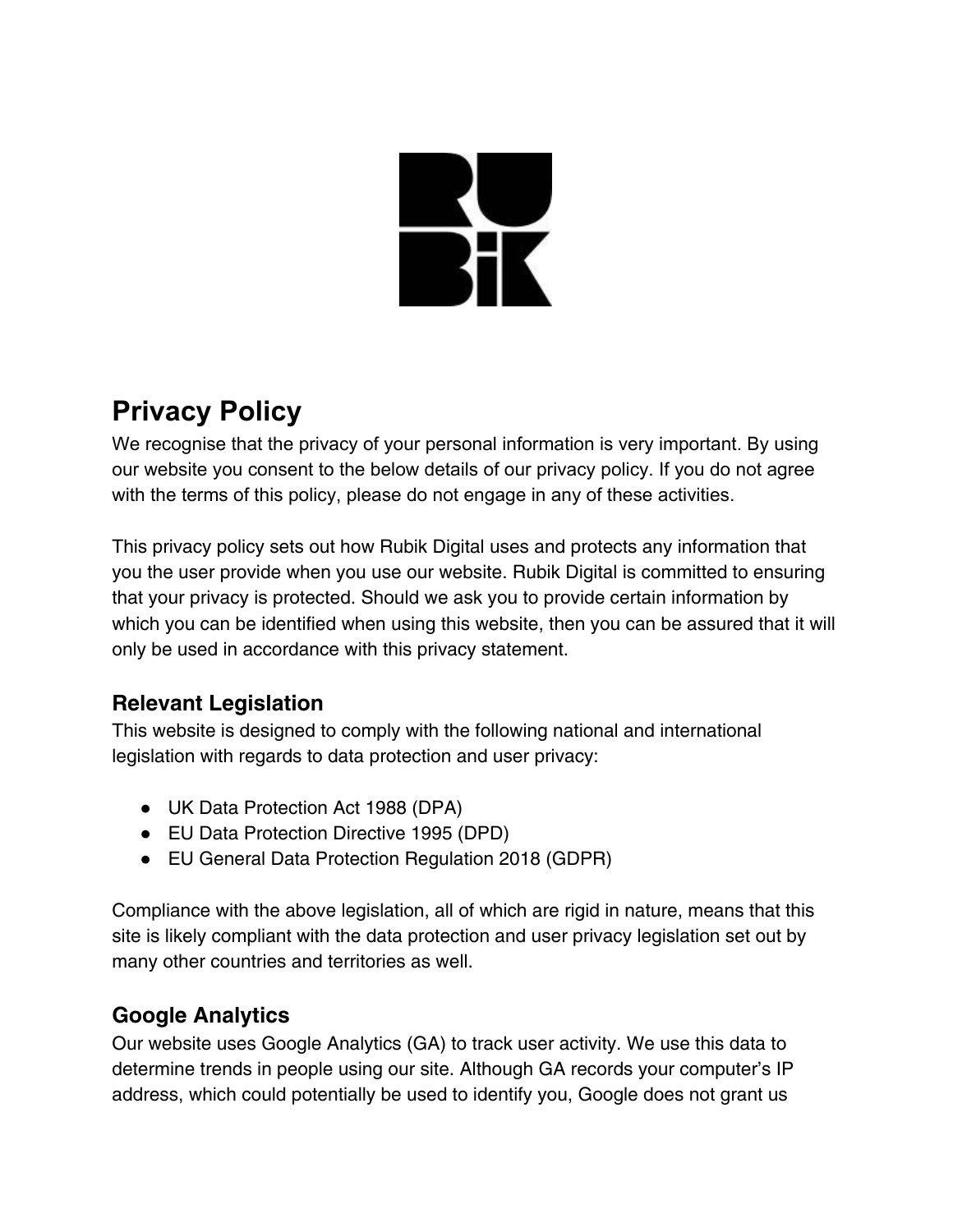access to this information and no other information that Google collects personally identifies you to us. We consider Google to be a third party data processor. Google Analytics makes use of cookies, details of which can be found on Google's developer guides. We use cookies to distinguish you from other users of our website. This helps us to provide you with the best possible experience when you browse our website as well as enabling us to improve our site and to provide interest-based advertising. You may adjust the settings on your browser to refuse cookies but some of the services on our website(s) may not work if you do so. Full details of GA's use of cookies can be found on Google's Developer Guides

<https://developers.google.com/analytics/devguides/collection/analyticsjs/cookie-usage>

#### **Types of data we collect**

We may collect and process the following information about you for the following reasons:

#### **Web Forms**

When you join our mailing list or submit a web form, we collect personal information such as your email address.

We use Hubspot to store your data and to deliver our emails. We gather statistics around email opens, clicks and unsubscribes using industry standard technologies in order to help us monitor and improve our email communications. For more information, please see Hubspot's privacy notice.

#### **Where we store your personal data**

The information that we collect from you may be transferred to, and stored in, a country outside the European Economic Area (EEA). It may also be processed by staff operating outside the EEA who work for us, or for one of our suppliers. The laws in some countries may not provide as much legal protection for your information as in the EEA. By submitting your personal information, you agree to this transfer, storing or processing. We will take all steps reasonably necessary to ensure that your data is treated securely and in accordance with this privacy policy.

Unfortunately, the transmission of information via the internet is not completely secure. Although we will do our best to protect your personal information, we cannot guarantee the security of your information transmitted to our site; any transmissions is at your own risk. Once we have received your information, we will use strict procedures and security features to try to prevent unauthorised access.